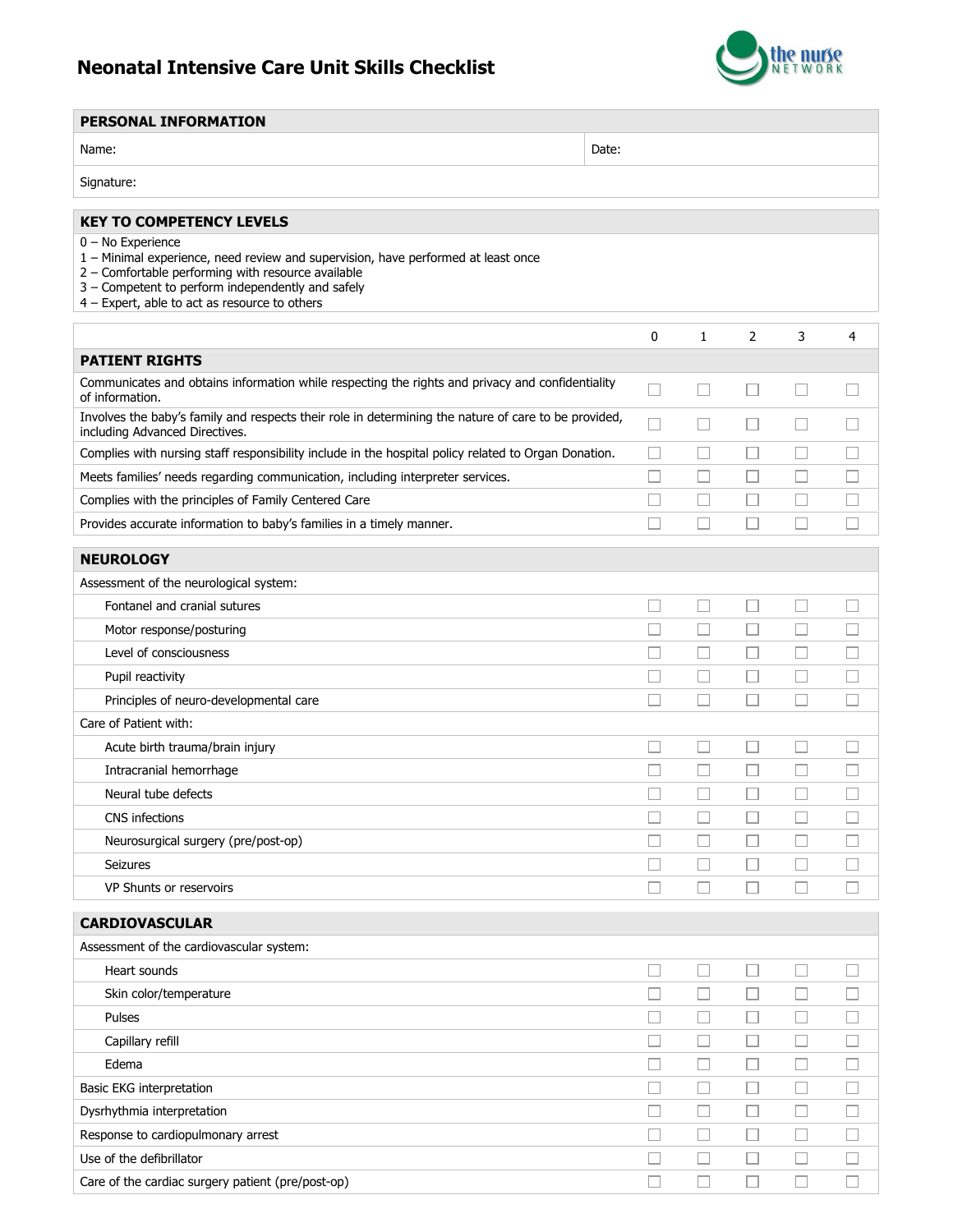|                                                                                                                                                                                                     | 0      | $\mathbf{1}$             | $\overline{2}$ | 3      | 4                 |
|-----------------------------------------------------------------------------------------------------------------------------------------------------------------------------------------------------|--------|--------------------------|----------------|--------|-------------------|
| <b>CARDIOVASCULAR (cont)</b>                                                                                                                                                                        |        |                          |                |        |                   |
| Care of patient with shock:                                                                                                                                                                         |        |                          |                |        |                   |
| Cardiogenic                                                                                                                                                                                         |        | $\Box$                   | $\Box$         | $\Box$ |                   |
| Neurogenic                                                                                                                                                                                          |        | $\Box$                   | $\Box$         | $\Box$ |                   |
| Care of a patient undergoing cardiac catheterization                                                                                                                                                |        |                          |                | $\Box$ |                   |
| Administration of blood and blood products                                                                                                                                                          |        | $\mathbb{Z}^2$           | $\Box$         | $\Box$ |                   |
| Care of a patient receiving exchange trasfusion                                                                                                                                                     |        | □                        | $\Box$         | □      |                   |
| <b>MEDICATION AND ADMINISTRATION</b>                                                                                                                                                                |        |                          |                |        |                   |
| Knowledge of Indications, Actions, Contraindications, Side Effects, Methods of Administration, Calculation of Dose, Rate of Infusion, caring for<br>and monitoring patient receiving the following: |        |                          |                |        |                   |
| Acetaminophen                                                                                                                                                                                       | $\Box$ | $\Box$                   | $\Box$         | $\Box$ |                   |
| Albuterol                                                                                                                                                                                           |        | $\Box$                   | $\Box$         | $\Box$ |                   |
| Antibiotics                                                                                                                                                                                         |        | $\Box$                   | $\Box$         | $\Box$ |                   |
| Atropine                                                                                                                                                                                            |        | $\Box$                   | $\Box$         | $\Box$ |                   |
| Calcium                                                                                                                                                                                             |        | $\Box$                   | $\Box$         | $\Box$ |                   |
| Decadron                                                                                                                                                                                            |        | $\Box$                   | $\Box$         | $\Box$ |                   |
| Diazepam                                                                                                                                                                                            |        | ⊔                        | $\Box$         | □      |                   |
| Digoxin                                                                                                                                                                                             |        | П                        | $\Box$         | $\Box$ |                   |
| Dobutamine                                                                                                                                                                                          |        | ш                        | $\Box$         | $\Box$ |                   |
| Dopamine                                                                                                                                                                                            |        | $\Box$                   | $\Box$         | $\Box$ |                   |
| Enalapril                                                                                                                                                                                           |        | ⊔                        | $\Box$         | □      | $\mathcal{L}$     |
| Epinephrine                                                                                                                                                                                         |        | П                        | $\Box$         | $\Box$ | n.                |
| Furosemide                                                                                                                                                                                          |        | $\Box$                   | $\Box$         | $\Box$ | $\mathcal{L}$     |
| Heparin                                                                                                                                                                                             |        | $\Box$                   | □              | □      |                   |
| Insulin                                                                                                                                                                                             |        | Ш                        | $\Box$         | Ш      |                   |
| Lidocaine                                                                                                                                                                                           |        | $\Box$                   | $\Box$         | $\Box$ | $\vert \ \ \vert$ |
| Lorazepam                                                                                                                                                                                           |        | $\Box$                   | $\Box$         | $\Box$ |                   |
| Magnesium Sulfate                                                                                                                                                                                   |        | $\overline{\phantom{a}}$ |                | П      |                   |
| Midazolam                                                                                                                                                                                           |        |                          |                |        |                   |
| Morphine                                                                                                                                                                                            | $\Box$ | $\Box$                   | $\Box$         | $\Box$ | $\Box$            |
| Naloxone                                                                                                                                                                                            | $\sim$ | $\Box$                   | $\Box$         | $\Box$ | $\Box$            |
| Neostigmine                                                                                                                                                                                         | $\Box$ | $\Box$                   | $\Box$         | $\Box$ | $\Box$            |
| Nitroprusside                                                                                                                                                                                       | П      | $\Box$                   | $\Box$         | □      | □                 |
| Pancuronium                                                                                                                                                                                         | $\Box$ | $\Box$                   | $\Box$         | $\Box$ | $\Box$            |
| Phenobarbital                                                                                                                                                                                       | $\Box$ | $\Box$                   | $\Box$         | $\Box$ | $\Box$            |
| Phenytoin                                                                                                                                                                                           | $\Box$ | $\Box$                   | $\Box$         | $\Box$ | $\Box$            |
| Propulsid                                                                                                                                                                                           | $\Box$ | $\Box$                   | $\Box$         | $\Box$ | $\Box$            |
| Prostaglandin E1                                                                                                                                                                                    | $\Box$ | $\Box$                   | $\Box$         | $\Box$ | $\Box$            |
| Protamine Sulfate                                                                                                                                                                                   | $\Box$ | $\Box$                   | $\Box$         | $\Box$ | П                 |
| Rantidine                                                                                                                                                                                           | $\Box$ | $\Box$                   | $\Box$         | $\Box$ | $\Box$            |
| RespiGam (RSV-1G)                                                                                                                                                                                   | $\Box$ | $\Box$                   | $\Box$         | $\Box$ | $\Box$            |
| Rocuronium                                                                                                                                                                                          | $\Box$ | $\Box$                   | $\Box$         | $\Box$ |                   |
| Sodium Bacarbonate                                                                                                                                                                                  | $\Box$ | $\Box$                   | $\Box$         | $\Box$ |                   |
| Theophylline                                                                                                                                                                                        | $\Box$ | $\Box$                   | $\Box$         | $\Box$ |                   |
| Verapamil                                                                                                                                                                                           |        | $\Box$                   | $\Box$         | $\Box$ | $\Box$            |
| Wydase                                                                                                                                                                                              | $\Box$ | $\Box$                   | $\Box$         | $\Box$ | $\Box$            |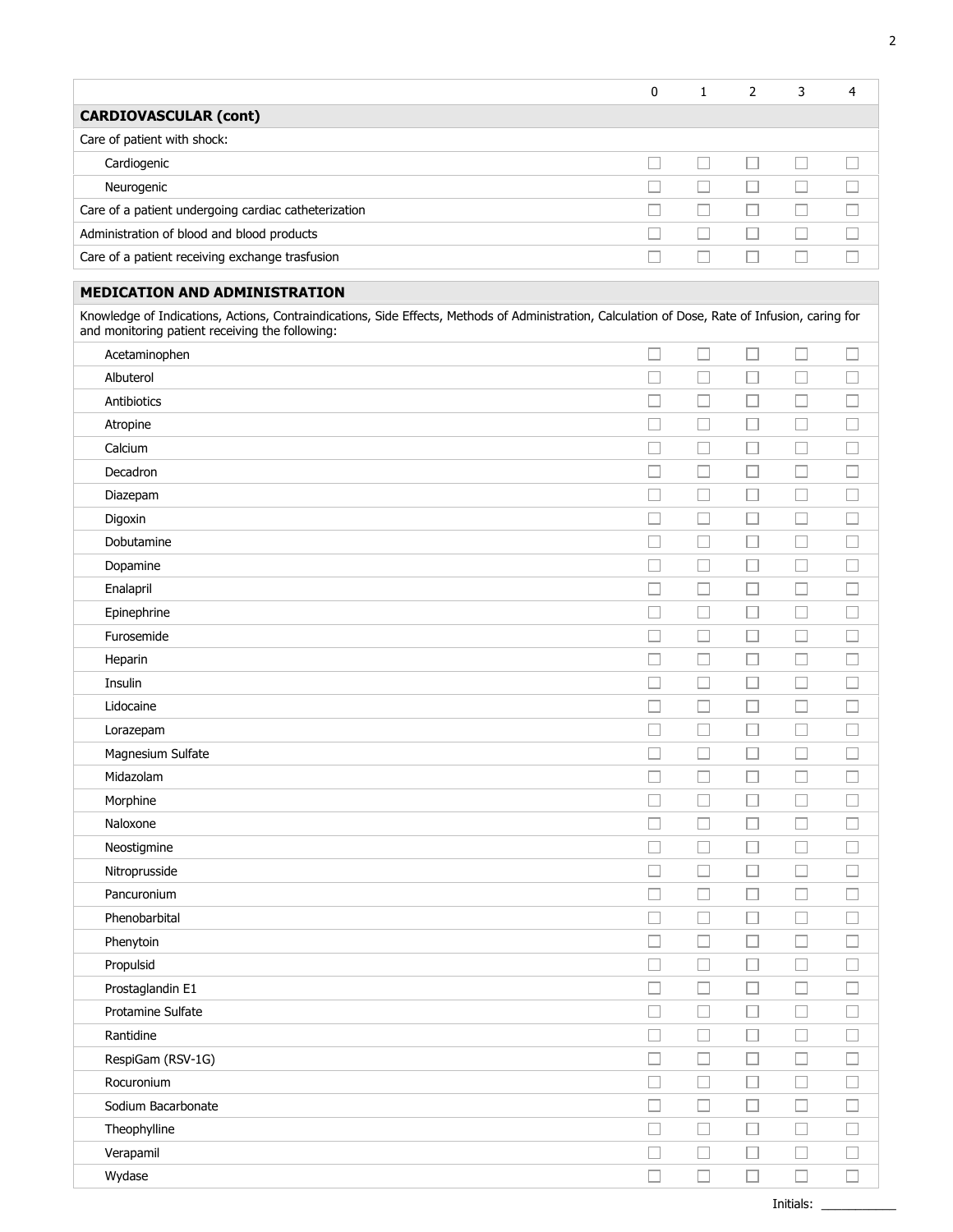|                                                    | 0                | $\mathbf{1}$ | 2      | 3                | 4                |
|----------------------------------------------------|------------------|--------------|--------|------------------|------------------|
| <b>LABORATORY SPECIMEN COLLECTION AND ANALYSIS</b> |                  |              |        |                  |                  |
| Specimen Collection:                               |                  |              |        |                  |                  |
| Venipuncture                                       | $\Box$           | $\Box$       | □      | $\Box$           | П                |
| <b>Arterial Puncture</b>                           |                  | П            | Ш      | L.               |                  |
| <b>Heelstick</b>                                   | П                | $\Box$       | □      | П                |                  |
| Line Access                                        | П                | □            | П      | $\Box$           |                  |
| Laboratory Results Analysis:                       |                  |              |        |                  |                  |
| <b>ABG</b>                                         | Н                | П            | Ш      | L                |                  |
| <b>CBG</b>                                         | $\Box$           | $\Box$       | $\Box$ | $\Box$           |                  |
| CBC with differential and platelets                | П                | □            | П      | П                |                  |
| Blood glucose                                      | П                | $\Box$       | □      | П                |                  |
| Serum lab values for Lytes                         | П                | П            | □      | $\Box$           |                  |
| Urine, S.G., Osmolality, BUN, Creat., Lytes        |                  | $\Box$       |        | Г                |                  |
| Urine drug screen                                  | П                | П            | П      | П                |                  |
| Cultures and sepsis work up:                       |                  |              |        |                  |                  |
| Blood, tracheal secretions, catheter tips          |                  | $\Box$       |        |                  |                  |
|                                                    |                  |              |        |                  |                  |
| <b>PULMONARY</b>                                   |                  |              |        |                  |                  |
| Management of the respiratory system:              |                  |              |        |                  |                  |
| Breath sounds                                      | П<br>П           | $\Box$       | □      | □                |                  |
| Breathing pattern/effort                           |                  | $\Box$       | □      | $\Box$           | $\Box$           |
| Skin/nail bed color                                | П<br>П           | □            | □      | П                |                  |
| Respiratory secretions (color/character)           |                  | $\Box$       | П      | $\Box$           |                  |
| <b>RDS Score</b>                                   | П                | □            | П      | П                |                  |
| Administering and Monitoring 02 Therapy:           |                  |              |        |                  |                  |
| Nasal cannula, hood, endotracheal tube             | $\Box$           | $\Box$       | П      | П                |                  |
| Pulse oximetry                                     |                  | $\Box$       | $\Box$ | ⊏                |                  |
| Assisting with intubation/extubation               |                  | □            |        | $\Box$           |                  |
| Proper use of CPAP and Ambu bag                    |                  |              |        |                  |                  |
| Care of the intubated patient:                     |                  |              |        |                  |                  |
| Securing ETT                                       | $\Box$<br>$\Box$ | □<br>$\Box$  |        | $\Box$           |                  |
| Suctioning: duration and depth, hyperventilation   |                  |              |        | $\Box$           |                  |
| CO2 Monitoring Equipment:<br><b>TCM</b>            |                  | $\Box$       | П      |                  |                  |
| ETTCO <sub>2</sub>                                 | $\Box$<br>$\Box$ | $\Box$       | П      | $\Box$<br>$\Box$ |                  |
|                                                    |                  |              |        |                  |                  |
| Caring for the infant with:                        |                  |              |        |                  |                  |
| Acute respiratory failure                          | Ш                | $\Box$       | ப      | $\Box$           |                  |
| Pneumonia                                          | $\Box$           | $\Box$       | □      | □                |                  |
| <b>RDS</b>                                         |                  | ⊔            | ப      | ⊔                |                  |
| Pulmonary edema                                    | П                | □            | □      | □                |                  |
| Tracheostomy                                       |                  | $\Box$       | □      | $\Box$           |                  |
| Surfactant replacement therapy                     | □                | $\Box$       | □      | $\Box$           | $\Box$<br>$\Box$ |
| Pneumothorax                                       | $\Box$           | $\Box$       | □      | $\Box$           |                  |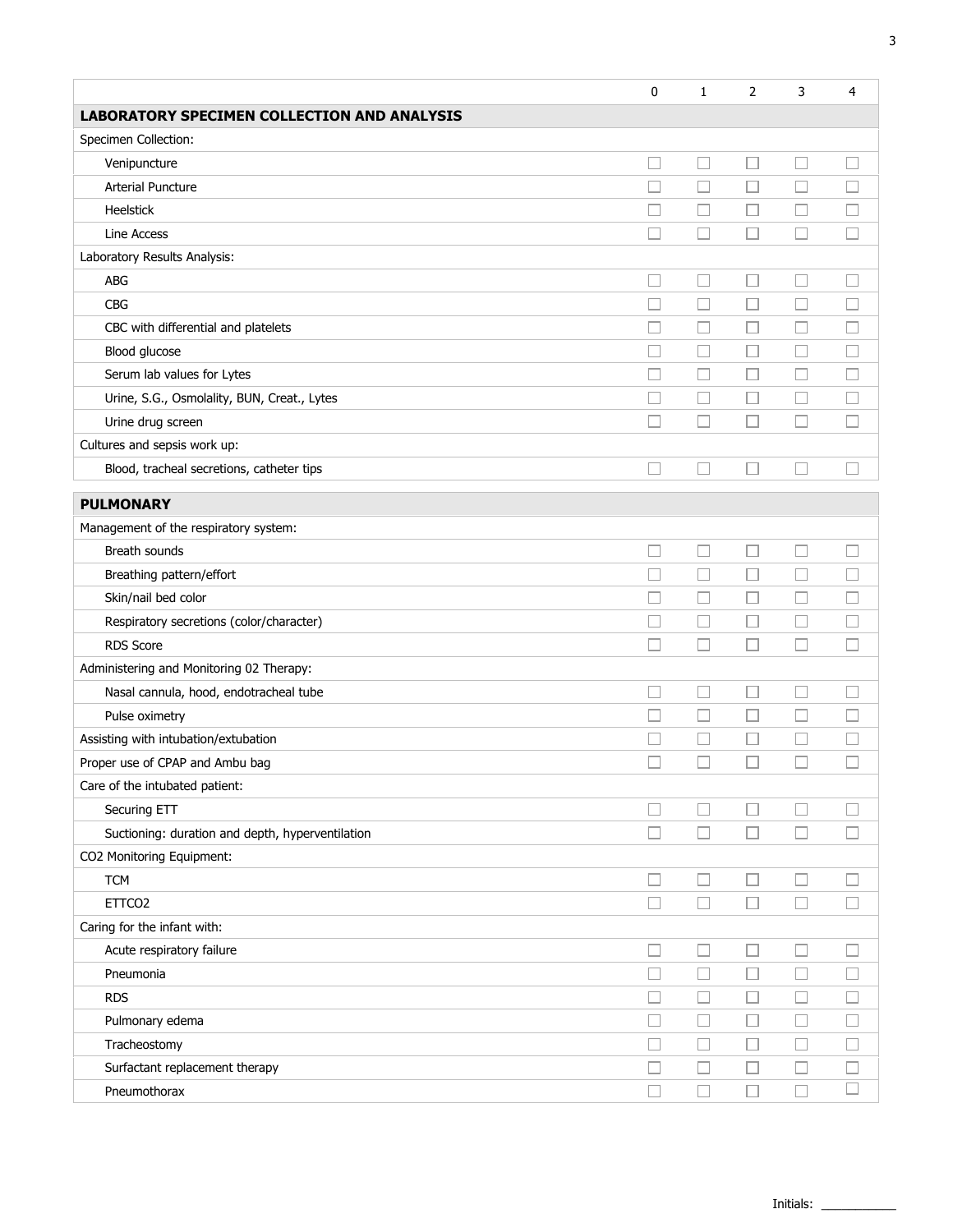|                                                         | 0                        | 1      | 2      | 3                        | 4                           |
|---------------------------------------------------------|--------------------------|--------|--------|--------------------------|-----------------------------|
| <b>PULMONARY (cont)</b>                                 |                          |        |        |                          |                             |
| Chest tube management:                                  |                          |        |        |                          |                             |
| Identifies indications                                  | $\Box$                   | $\Box$ | $\Box$ | П                        | П                           |
| Assists with placement and removal                      | П                        | $\Box$ | $\Box$ | □                        |                             |
| Set up drainage                                         |                          | $\Box$ | $\Box$ | П                        |                             |
| Monitor suction level, air leak, and drainage site      |                          | □      | П      | П                        |                             |
| Site care                                               |                          | $\Box$ |        | П                        |                             |
| Ventilators (use, mode, and alarm complications):       |                          |        |        |                          |                             |
| Servo 300                                               |                          | □      | $\Box$ | $\overline{\phantom{a}}$ |                             |
| <b>Infant Starr Ventilator</b>                          |                          | □      | □      | □                        |                             |
| Oscillator                                              |                          | $\Box$ | □      | □                        |                             |
| Nasal CPAP                                              |                          | □      |        | □                        |                             |
| Weaning methods                                         |                          | $\Box$ |        | I.                       |                             |
| <b>GASTROINTESTINAL/RENAL</b>                           |                          |        |        |                          |                             |
| Assessment of bowel sounds                              | $\Box$                   | □      | П      | $\Box$                   |                             |
| Abdominal circumference                                 | П                        | $\Box$ | $\Box$ | $\Box$                   |                             |
| Appearance/character of urine and stool                 |                          | $\Box$ | □      | $\Box$                   |                             |
| Fluid and electrolyte balance                           |                          | $\Box$ |        | П                        |                             |
| Post-op care for abdominal surgery                      |                          | $\Box$ | П      | П                        |                             |
| Care of the patient with:                               |                          |        |        |                          |                             |
| <b>TPN</b>                                              |                          | □      |        | Ш                        |                             |
| <b>NEC</b>                                              |                          | $\Box$ | $\Box$ | $\Box$                   |                             |
| <b>GI Abnormalities</b>                                 |                          | □      | □      | □                        |                             |
| Ostomy                                                  |                          | $\Box$ | $\Box$ | □                        |                             |
| Care of the patient with tube feedings:                 |                          |        |        |                          |                             |
| Checking placement and residuals on tube feedings       | ப                        | □      | □      | $\Box$                   |                             |
| Feeding intolerance                                     |                          | □      | $\Box$ | □                        |                             |
| Gastrostomy tube                                        |                          | □      | П      | П                        |                             |
| Gastric depression/intermittent suction                 |                          |        |        |                          |                             |
| Care of infant in acute/chronic renal failure           |                          | L      |        | $\mathbf{L}$             |                             |
| Care of infant receiving dialysis                       |                          | □      | □      | □                        | $\overline{\phantom{a}}$    |
| Care of infant on peritoneal dialysis                   |                          | $\Box$ | $\Box$ | ⊔                        |                             |
| Care of infant requiring bladder catheterization        | П                        | $\Box$ | $\Box$ | $\Box$                   | $\mathcal{L}_{\mathcal{A}}$ |
| Breast feeding (pumping, collection, storage)           | $\overline{\phantom{a}}$ | $\Box$ | □      | □                        |                             |
| <b>COMPETENCY FOR VASCULAR ACCESS</b>                   |                          |        |        |                          |                             |
| Venipuncture for specimen                               |                          | $\Box$ |        | $\Box$                   |                             |
| Arterial puncture for specimen                          | $\Box$                   | $\Box$ | $\Box$ | $\Box$                   |                             |
| Cord blood for analysis/specimen                        | $\Box$                   | $\Box$ | $\Box$ | $\Box$                   |                             |
| Continuous IV therapy:                                  |                          |        |        |                          |                             |
| Peripheral IV catheter insertion                        | $\overline{\phantom{a}}$ | □      | $\Box$ | $\Box$                   | $\overline{\phantom{a}}$    |
| IV site change                                          | $\Box$                   | $\Box$ | $\Box$ | $\Box$                   | $\overline{\phantom{a}}$    |
| IV tubing changes                                       | П                        | $\Box$ | □      | □                        | П                           |
| Administration of fluids on continuous IV pump/buretrol | $\Box$                   | $\Box$ | Ш      | □                        | $\Box$                      |